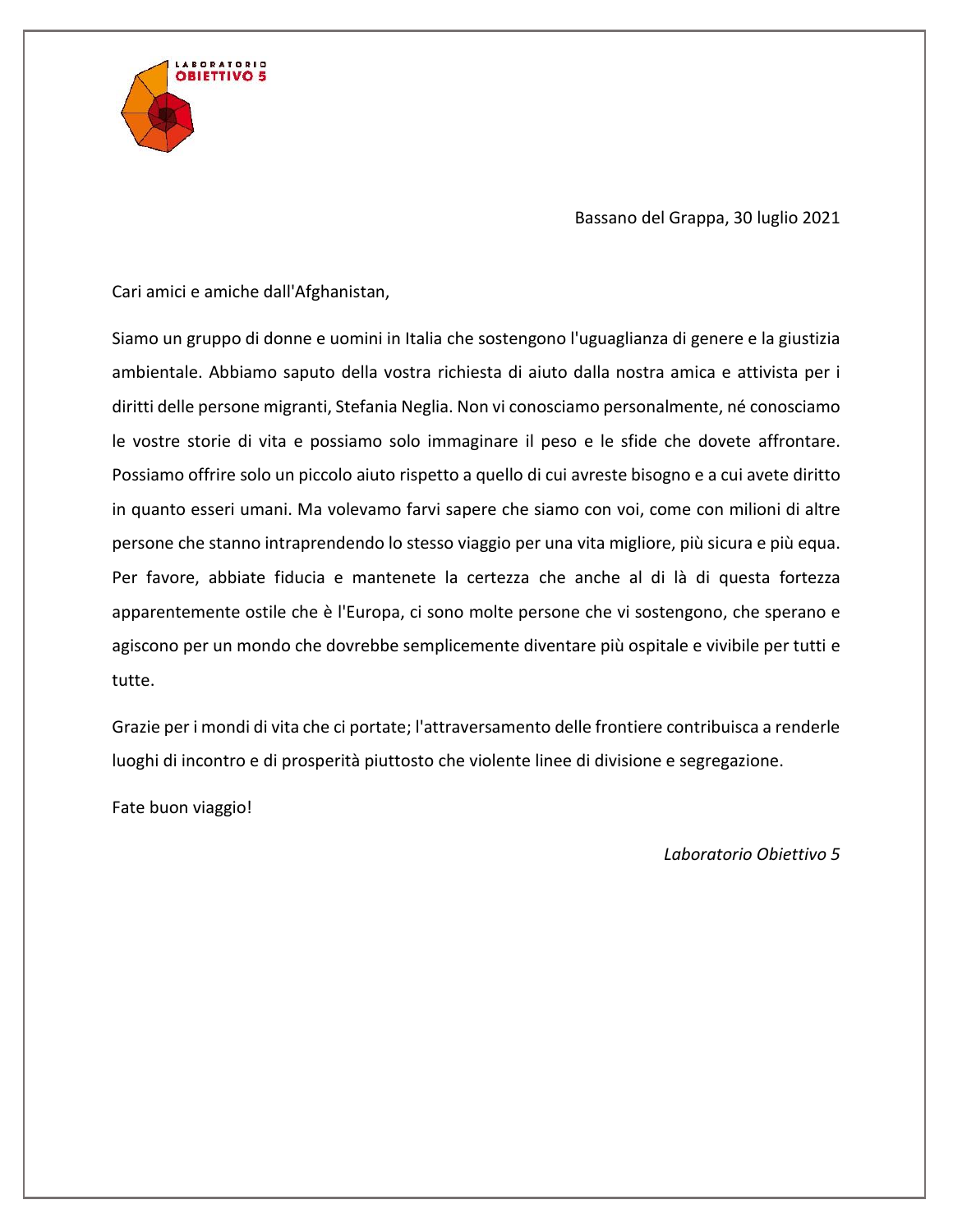

Bassano del Grappa, Italy, 30<sup>th</sup> July 2021

Dear friends from Afghanistan,

We are a group of women and men in Italy advocating for gender equality and environmental justice. We heard about your request for help from our friend and migrant rights activist, Stefania Neglia. We don't know you personally, nor do we know your life-stories and we can only imagine the burden and challenges that you must be going through. We can offer just a very little help compared to what you would need – and are entitled to as human beings. But we wanted to let you know that we are with you – as with millions of other people who are undertaking the same journey for a better, safer and more equitable life. Please stay hopeful, and rest assured that even beyond this seemingly hostile fortress Europe, there are many people behind you, hoping and acting for a world that should simply become more hospitable and livable for all.

Thank you for the lifeworlds you bring us; may the crossing of borders help make them places of encounter and prosperity rather than violent lines of division and segregation.

Have a safe journey!

*Laboratorio Obiettivo 5*